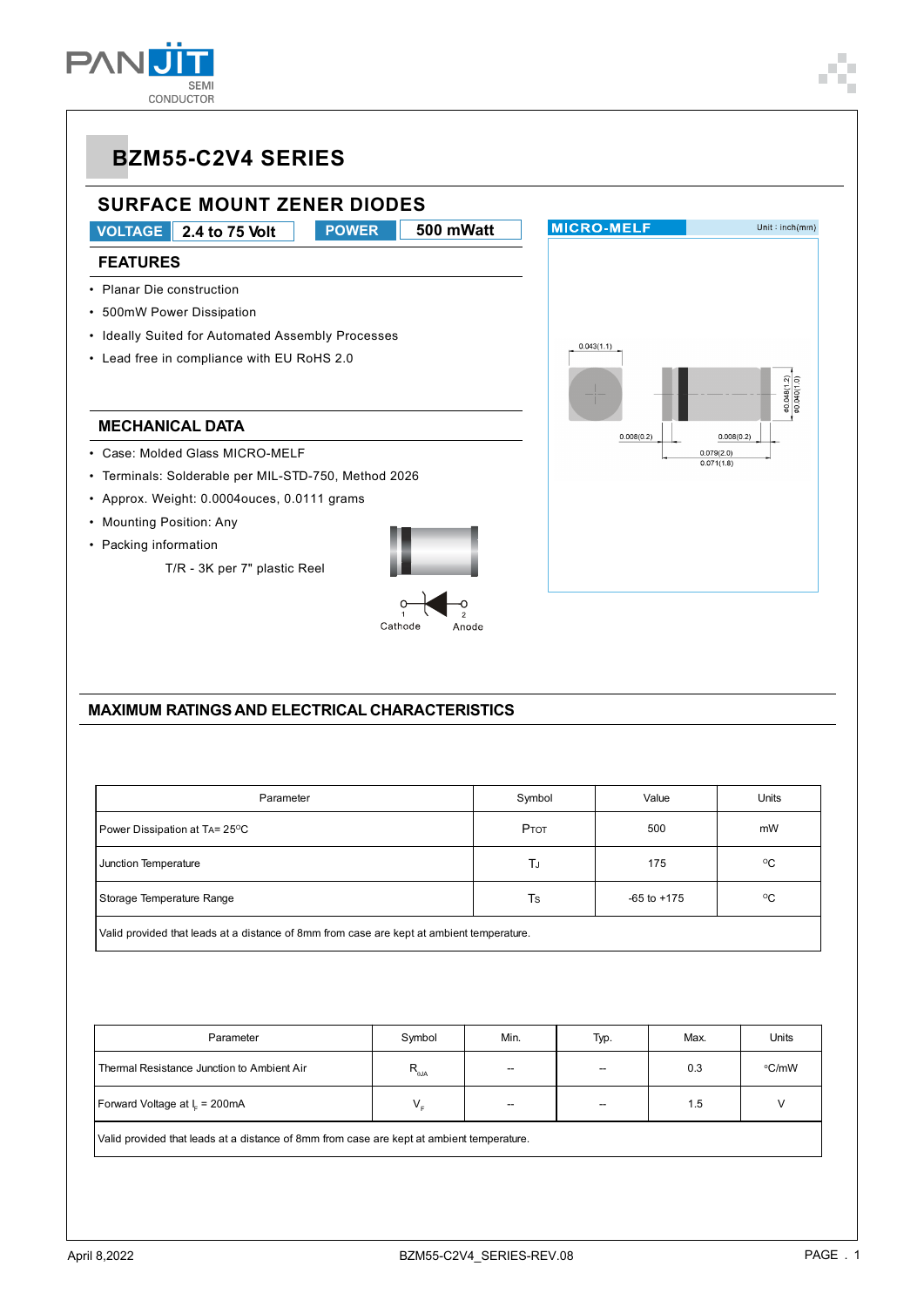

| Part Number       | Nominal Zener Voltage |                |        |                | Max. Zener Impedance | Max. Reverse<br>Leakage Current |              |                |                 |
|-------------------|-----------------------|----------------|--------|----------------|----------------------|---------------------------------|--------------|----------------|-----------------|
|                   | Vz @ IzT              |                |        | ZzT @ IzT      |                      | Zzk @ Izk                       |              | IR @ VR        |                 |
|                   | Nom. V                | Min. V         | Max. V | $\Omega$       | mA                   | $\Omega$                        | mA           | $\mu$ A        | $\vee$          |
| BZM55-C2V4        | 2.4                   | 2.28           | 2.56   | 85             | 5                    | 600                             | $\mathbf{1}$ | 50             | $\mathbf{1}$    |
| <b>BZM55-C2V7</b> | 2.7                   | 2.5            | 2.9    | 85             | 5                    | 600                             | $\mathbf{1}$ | 10             | $\mathbf{1}$    |
| BZM55-C3V0        | 3                     | 2.8            | 3.2    | 85             | 5                    | 600                             | $\mathbf{1}$ | 4              | $\mathbf{1}$    |
| BZM55-C3V3        | 3.3                   | 3.1            | 3.5    | 85             | 5                    | 600                             | $\mathbf{1}$ | $\overline{2}$ | $\mathbf{1}$    |
| <b>BZM55-C3V6</b> | 3.6                   | 3.4            | 3.8    | 85             | 5                    | 600                             | $\mathbf{1}$ | $\overline{2}$ | $\mathbf{1}$    |
| BZM55-C3V9        | 3.9                   | 3.7            | 4.1    | 85             | 5                    | 600                             | $\mathbf{1}$ | $\overline{2}$ | $\mathbf{1}$    |
| <b>BZM55-C4V3</b> | 4.3                   | 4              | 4.6    | 75             | 5                    | 600                             | $\mathbf{1}$ | $\mathbf{1}$   | $\mathbf{1}$    |
| <b>BZM55-C4V7</b> | 4.7                   | 4.4            | 5      | 60             | 5                    | 600                             | $\mathbf{1}$ | 0.5            | $\mathbf{1}$    |
| <b>BZM55-C5V1</b> | 5.1                   | 4.8            | 5.4    | 35             | 5                    | 550                             | $\mathbf{1}$ | 0.1            | $\mathbf{1}$    |
| BZM55-C5V6        | 5.6                   | 5.2            | 6      | 25             | 5                    | 450                             | $\mathbf{1}$ | 0.1            | $\mathbf{1}$    |
| <b>BZM55-C6V2</b> | 6.2                   | 5.8            | 6.6    | 10             | 5                    | 200                             | $\mathbf{1}$ | 0.1            | $\overline{2}$  |
| <b>BZM55-C6V8</b> | 6.8                   | 6.4            | 7.2    | 8              | 5                    | 150                             | $\mathbf{1}$ | 0.1            | 3               |
| <b>BZM55-C7V5</b> | 7.5                   | $\overline{7}$ | 7.9    | $\overline{7}$ | 5                    | 50                              | $\mathbf{1}$ | 0.1            | 5               |
| <b>BZM55-C8V2</b> | 8.2                   | 7.7            | 8.7    | $\overline{7}$ | 5                    | 50                              | $\mathbf{1}$ | 0.1            | 6               |
| <b>BZM55-C9V1</b> | 9.1                   | 8.5            | 9.6    | 10             | 5                    | 50                              | $\mathbf{1}$ | 0.1            | $\overline{7}$  |
| BZM55-C10         | 10                    | 9.4            | 10.6   | 15             | 5                    | 70                              | $\mathbf{1}$ | 0.1            | 7.5             |
| <b>BZM55-C11</b>  | 11                    | 10.4           | 11.6   | 20             | 5                    | 70                              | $\mathbf{1}$ | 0.1            | 8.5             |
| <b>BZM55-C12</b>  | 12                    | 11.4           | 12.7   | 20             | 5                    | 90                              | $\mathbf{1}$ | 0.1            | 9               |
| BZM55-C13         | 13                    | 12.4           | 14.1   | 26             | 5                    | 110                             | $\mathbf{1}$ | 0.1            | 10 <sup>1</sup> |
| <b>BZM55-C15</b>  | 15                    | 13.8           | 15.6   | 30             | 5                    | 110                             | $\mathbf{1}$ | 0.1            | 11              |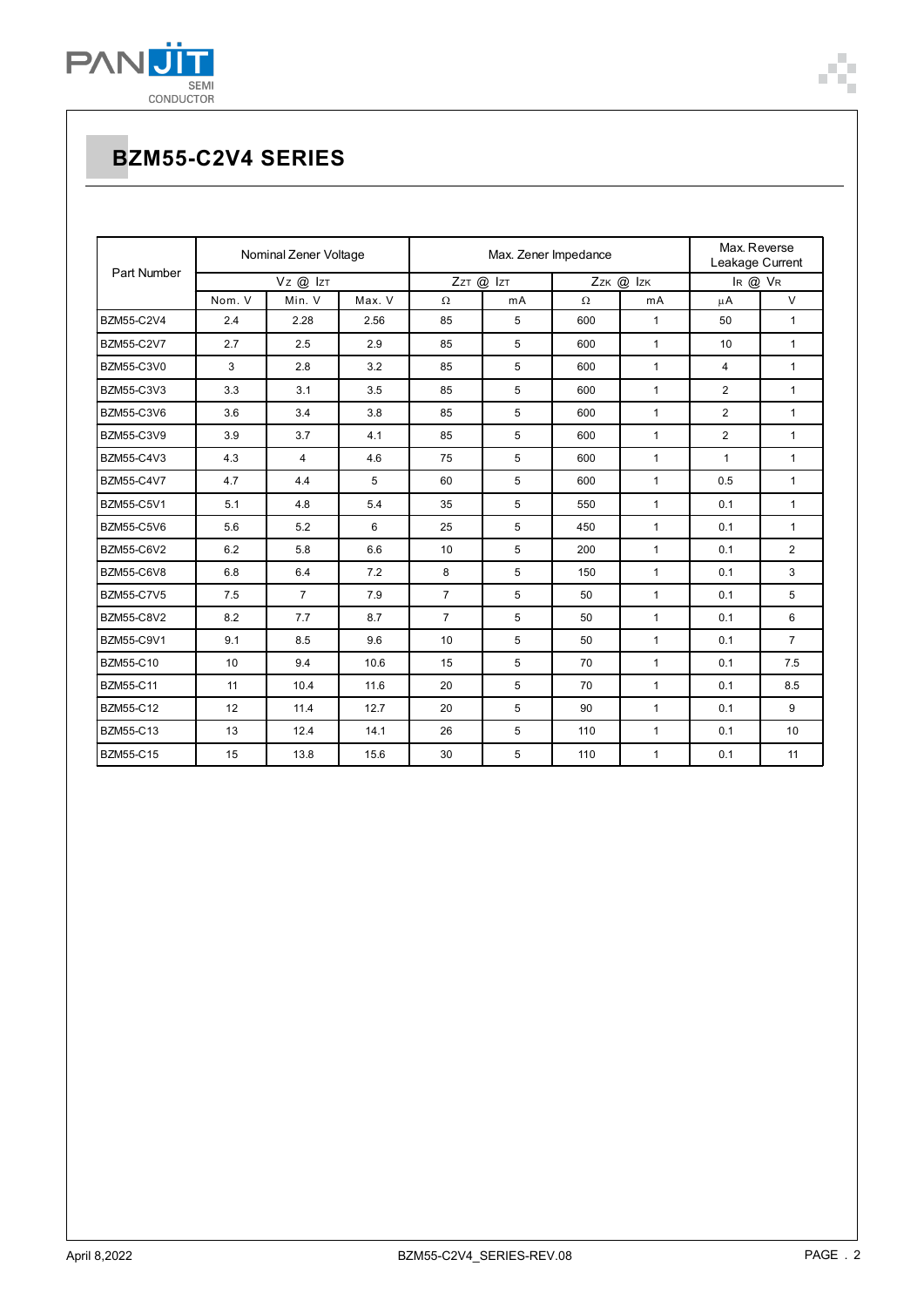

| Part Number      | Nominal Zener Voltage |        |        | Max. Zener Impedance |     |           |              | Max. Reverse<br>Leakage Current |        |
|------------------|-----------------------|--------|--------|----------------------|-----|-----------|--------------|---------------------------------|--------|
|                  | $VZ$ @ $IZT$          |        |        | ZzT @ IzT            |     | Zzk @ Izk |              | IR @ VR                         |        |
|                  | Nom. V                | Min. V | Max. V | $\Omega$             | mA  | $\Omega$  | mA           | μA                              | $\vee$ |
| BZM55-C16        | 16                    | 15.3   | 17.1   | 40                   | 5   | 170       | $\mathbf{1}$ | 0.1                             | 12     |
| BZM55-C18        | 18                    | 16.8   | 19.1   | 50                   | 5   | 170       | $\mathbf{1}$ | 0.1                             | 14     |
| <b>BZM55-C20</b> | 20                    | 18.8   | 21.2   | 55                   | 5   | 220       | 1            | 0.1                             | 15     |
| <b>BZM55-C22</b> | 22                    | 20.8   | 23.3   | 55                   | 5   | 220       | 1            | 0.1                             | 17     |
| <b>BZM55-C24</b> | 24                    | 22.8   | 25.6   | 80                   | 5   | 220       | $\mathbf{1}$ | 0.1                             | 18     |
| <b>BZM55-C27</b> | 27                    | 25.1   | 28.9   | 80                   | 5   | 220       | $\mathbf{1}$ | 0.1                             | 20     |
| <b>BZM55-C30</b> | 30                    | 28     | 32     | 80                   | 5   | 220       | $\mathbf{1}$ | 0.1                             | 22     |
| BZM55-C33        | 33                    | 31     | 35     | 80                   | 5   | 220       | $\mathbf{1}$ | 0.1                             | 24     |
| <b>BZM55-C36</b> | 36                    | 34     | 38     | 80                   | 5   | 220       | $\mathbf{1}$ | 0.1                             | 27     |
| <b>BZM55-C39</b> | 39                    | 37     | 41     | 90                   | 2.5 | 500       | $\mathbf{1}$ | 0.1                             | 30     |
| <b>BZM55-C43</b> | 43                    | 40     | 46     | 90                   | 2.5 | 600       | $\mathbf{1}$ | 0.1                             | 33     |
| <b>BZM55-C47</b> | 47                    | 44     | 50     | 110                  | 2.5 | 700       | 1            | 0.1                             | 36     |
| <b>BZM55-C51</b> | 51                    | 48     | 54     | 125                  | 2.5 | 700       | 0.5          | 0.1                             | 39     |
| <b>BZM55-C56</b> | 56                    | 52     | 60     | 135                  | 2.5 | 1000      | 0.5          | 0.1                             | 43     |
| <b>BZM55-C62</b> | 62                    | 58     | 66     | 150                  | 2.5 | 1000      | 0.5          | 0.1                             | 47     |
| <b>BZM55-C68</b> | 68                    | 64     | 72     | 200                  | 2.5 | 1000      | 0.5          | 0.1                             | 51     |
| <b>BZM55-C75</b> | 75                    | 70     | 79     | 250                  | 2.5 | 1500      | 0.5          | 0.1                             | 56     |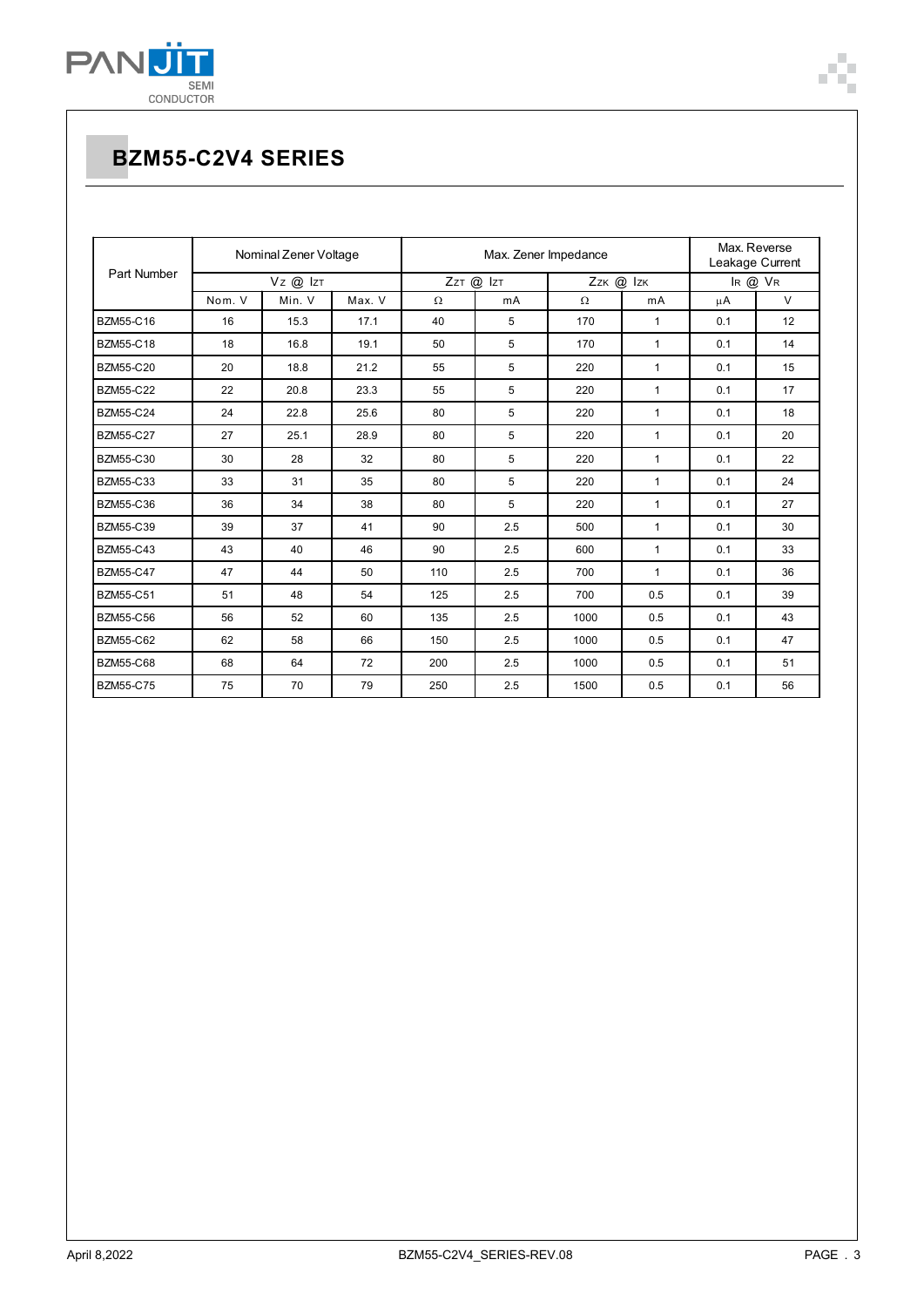

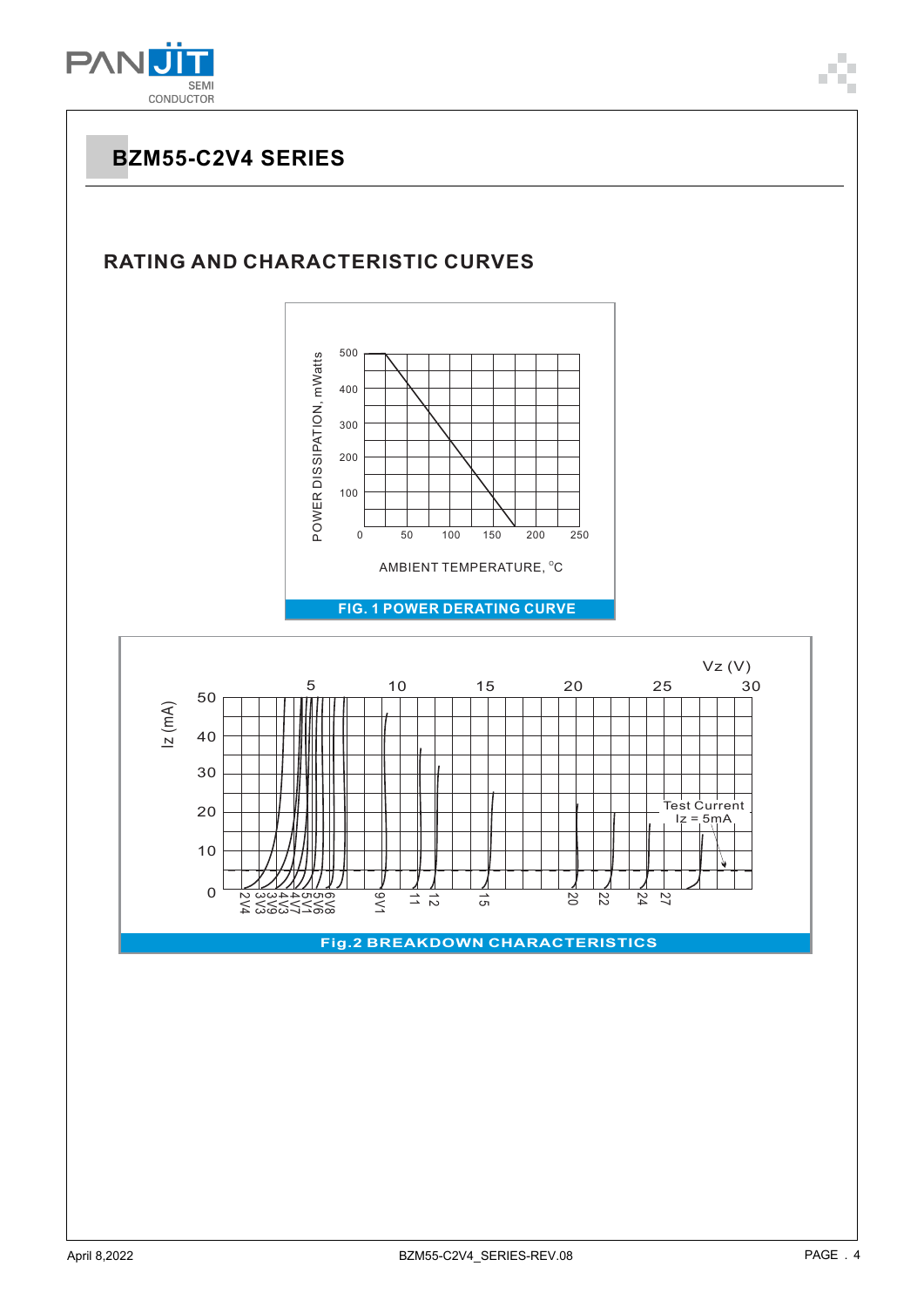



#### **ORDER INFORMATION**

• Packing information

T/R - 10K per 13" plastic Reel

T/R - 3K per 7" plastic Reel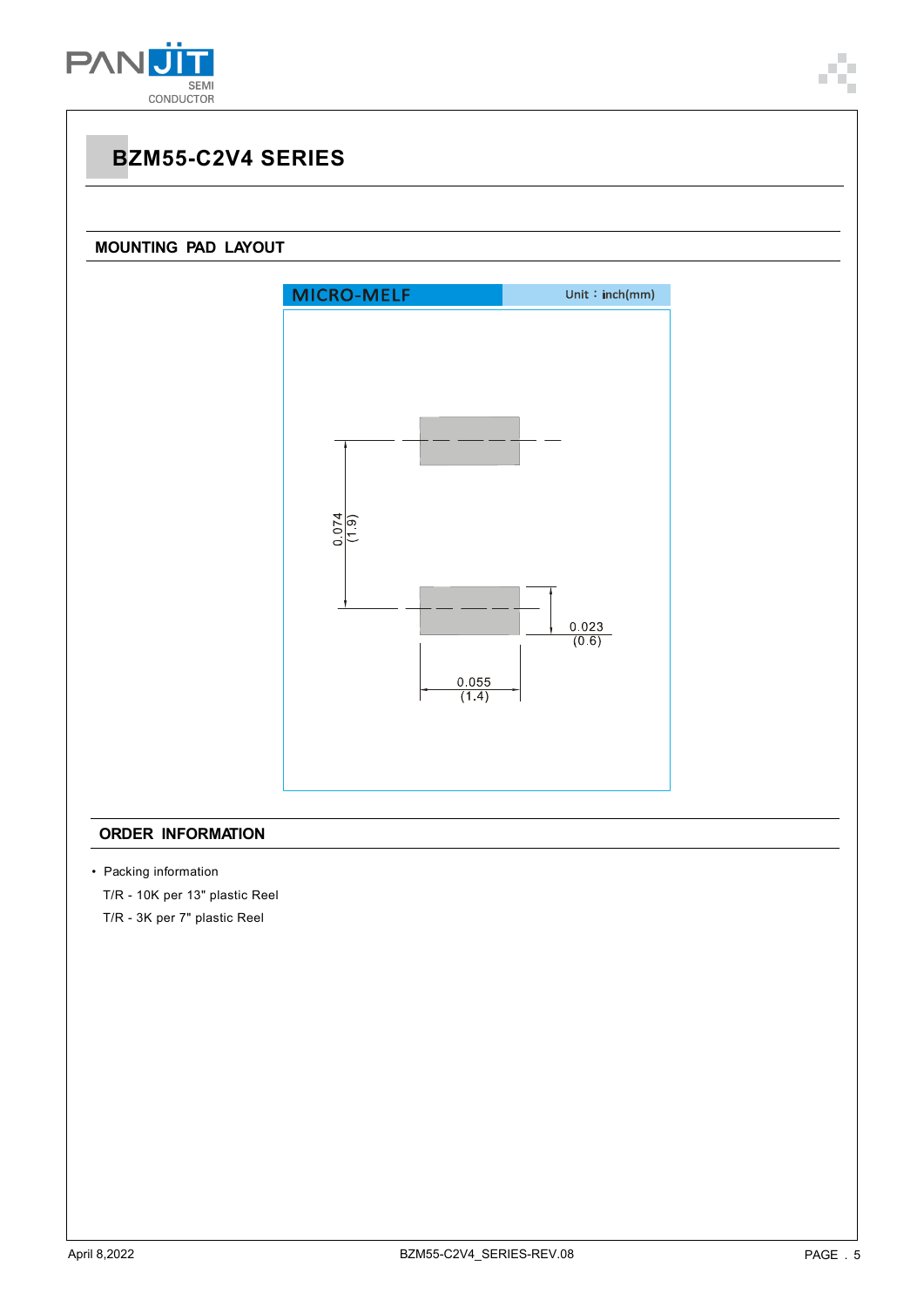



**FORMING F**

**PANASERT T/B CATHODE DOWN (PBCD) <sup>D</sup>**